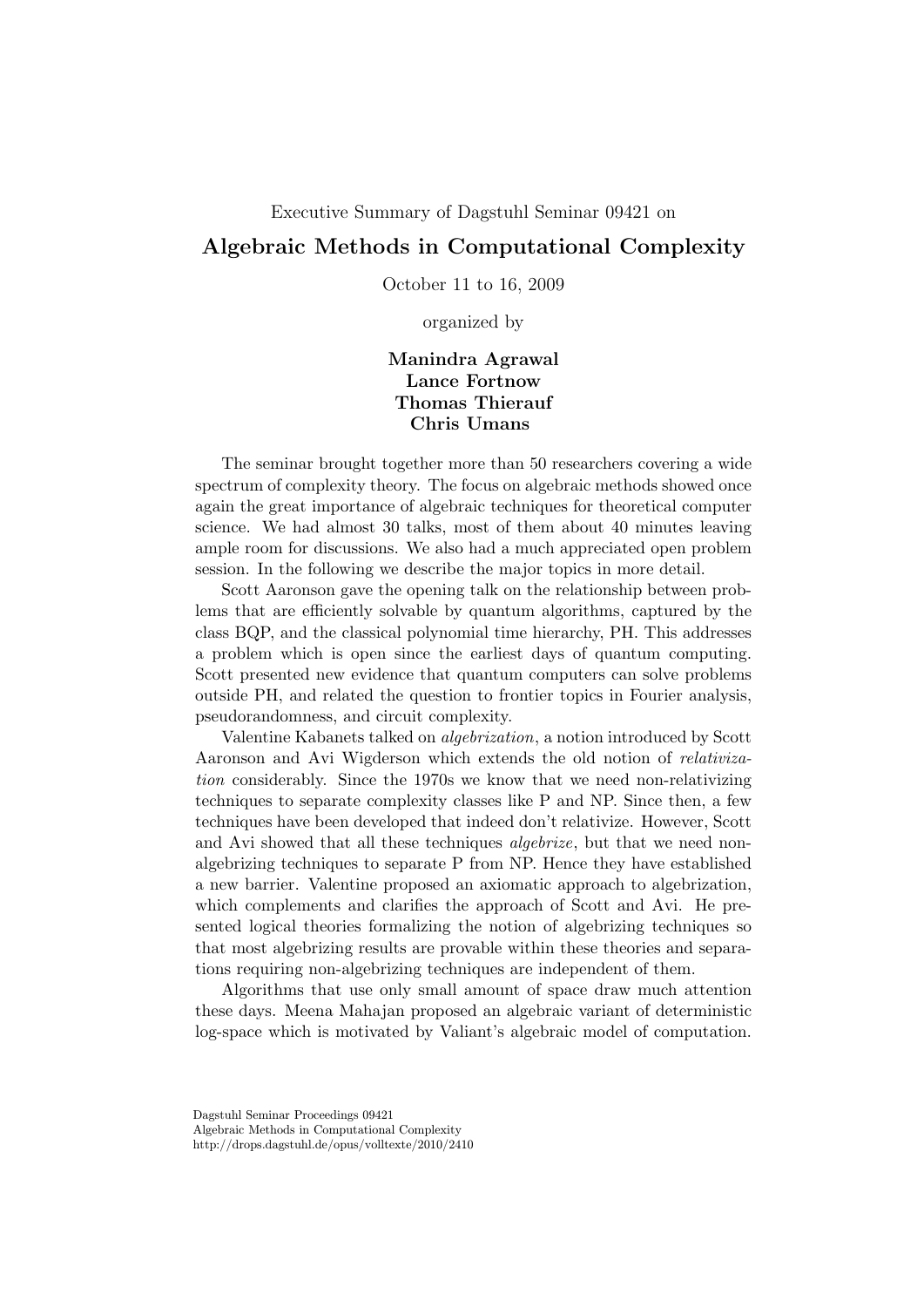A great result was presented by Fabian Wagner: the graph isomorphism problem (GI) for planar graphs can be solved in logspace. This has to be contrasted with the fact that for general GI, we don't even have a polynomial time algorithm. He also showed that the result can be extended to  $K_5$ -free and  $K_{3,3}$ -free graphs.

We had a number of talks on coding theory and PCPs. Eli Ben-Sasson talked on linear codes that are affine-invariant and locally testable. Eli argued that such codes must have a low rate. Sergey Yekhanin considered the Nearest Codeword Problem (NCP) which is known to be NP-complete. Sergey considerably improved the deterministic approximation algorithms known for NCP. Atri Rudra talked on the error detection problem for codes in the streaming model. Many participants were excited to hear a brandnew result of Anna Gal giving lower bounds on the rate of certain locally decodable codes, a class of codes introduced by Katz and Trevisan in 2000. For these codes it suffices to read a constant number of bits of the word received to retrieve one bit of the original input with high probability.

In an impressive talk, Dana Moshkovitz gave a very elegant algebraic proof for the low error PCP Theorem. Since she had to skip many details in the morning talk, she presented a full proof in a special evening session.

Ilan Newman talked on geometric embeddings of finite metric spaces into spaces of small dimension. The celebrated Johnson-Lindenstrauss Theorem states such an embedding for the Euclidian metric. Ilan pointed out that the situation for the  $\ell_1$ -metric is far less understood. He defined a notion related to the dimension, the cut-dimension, and showed an embedding for  $\ell_1$  into a space of small cut-dimension.

In a one hour lecture, Nitin Saxena gave a very interesting survey-type talk on polynomial identity testing (PIT), with a focus on his own exciting results. Nitin considers polynomials described by depth-3 circuit of the form  $\Sigma\Pi\Sigma$ , where the top addition gate has fan-in k and the second level multiplication gates have fan-in  $d$ . Hence  $d$  is the degree of the polynomial. The circuit is associated with a matrix defined from the coefficients of the polynomial defined by the circuit. The rank of the circuit is defined as the rank of this matrix. If the circuit computes the zero-polynomial, the its rank is bounded. Previously, the best rank bound known was  $2^{O(k^2)}(\log d)^{k-2}$  by Dvir and Shpilka (STOC 2005). This bound is exponential in  $k$ . Nitin improved this bound dramatically to  $O(k^3 \log d)$ . This is no longer exponential in k and is close to the optimal bound because there is a  $\Omega(k \log d)$  lower bound.

Ronen Shaltiel introduced the notion of typically-correct derandomization of a randomized algorithm  $A$ , which is a deterministic algorithm  $B$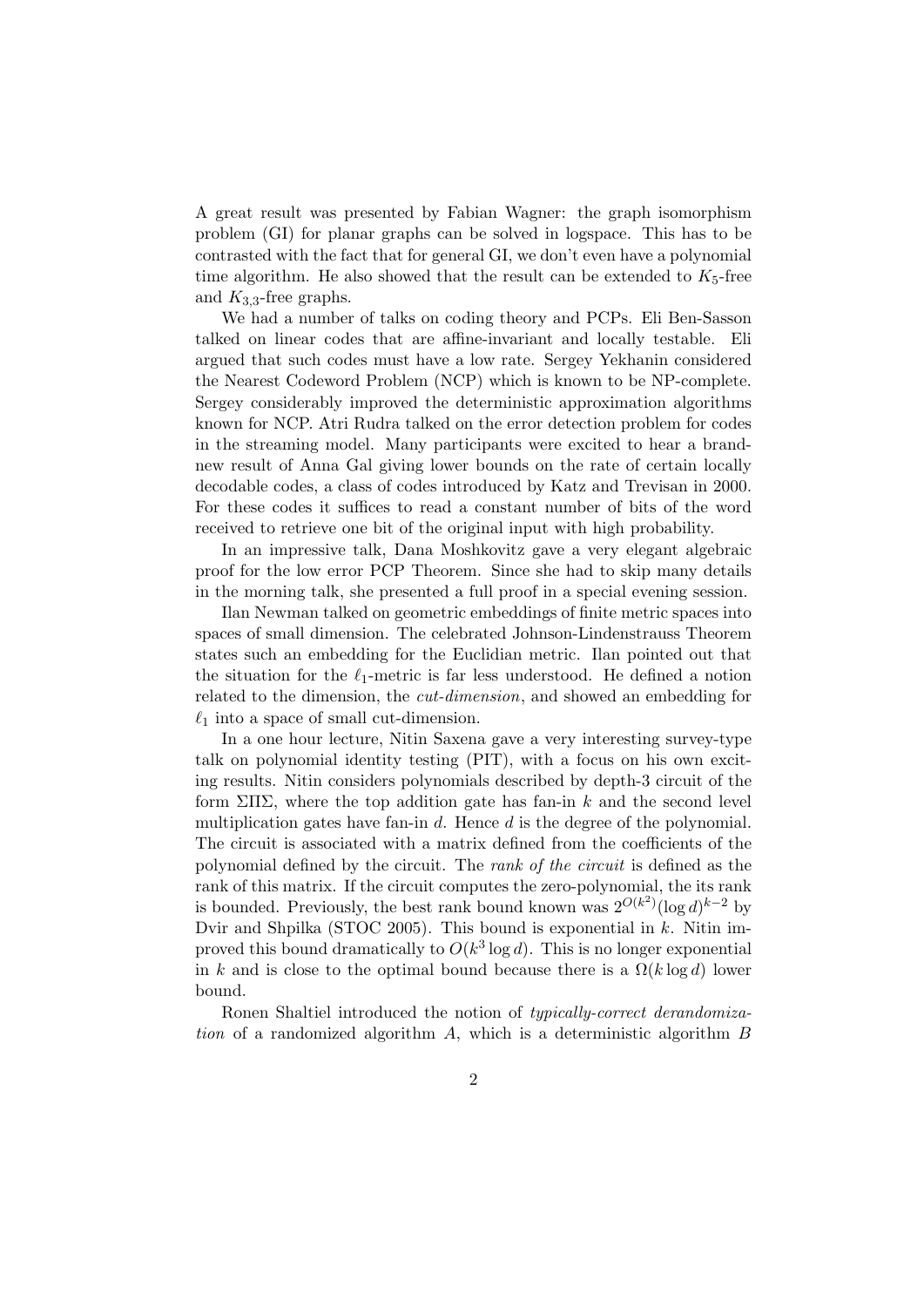(preferably of the same complexity as A) that agrees with A on most inputs. The standard notion of derandomization requires  $B$  to agree with  $A$ on all inputs. Ronen demonstrated that the relaxed goal sometimes allows better derandomization than is known for the standard notion. For example, it is possible to unconditionally simulate a randomized  $AC^0$ -algorithm by a deterministic AC<sup>0</sup>-algorithm that succeeds on most inputs. It also allows polynomial time deterministic simulation of BPP under assumptions that are incomparable to those used in the hardness-versus-randomness tradeoffs as for example by Impagliazzo and Wigderson.

We had a series of talks on circuit complexity. Arkadev Chattopadhyay considered solution sets of systems of generalized linear equations modulo a composite integer  $m$  that is a product of two distinct primes. The main result is that such solution sets have exponentially small correlation with the boolean function  $\text{MOD}_q$ , when m and q are relatively prime. This bound is independent of the number of linear equations. As a consequence, Arkadev derives the first exponential lower bound on the size of depth-3 circuits of type MAJ of AND of MOD<sub>m</sub> computing the function MOD<sub>q</sub>. This solves a long standing open problem.

V. Arvind defined the Hadamard product of multivariate polynomials which is motivated by the Hadamard product of matrices. He studied the arithmetic circuit and branching program complexity of the product, showed several applications, and established connections to polynomial identity testing.

Michal Koucký presented a surprising upper bound for polynomial size  $\alpha$  constant depth circuits built from modular counting gates,  $CC^0$ -circuits: the AND function can be computed by uniform probabilistic  $CC<sup>0</sup>$ -circuits that use only  $O(\log n)$  random bits. This has to be contrasted with a conjecture by Barrington, Straubing and Thrien (1990) that the Boolean AND function can not be computed (deterministic)  $CC^0$ -circuits.

Ryan Williams presented a new method for exactly solving certain NPhard search problems. The high-level idea is to encode a subset of potential solutions of a search problem with a multivariate polynomial that can be efficiently evaluated. This polynomial is then evaluated on carefully chosen points over a group algebra that will "cancel out" all non-solutions and preserve some solutions with decent probability. This basic method has led to new randomized algorithms for several fundamental problems, most notably the longest path problem.

In cryptography, steganography is the art of encoding secret messages into unsuspicious covertexts such that an adversary cannot distinguish the resulting stegotexts from original covertexts. Rüdiger Reischuk pointed out